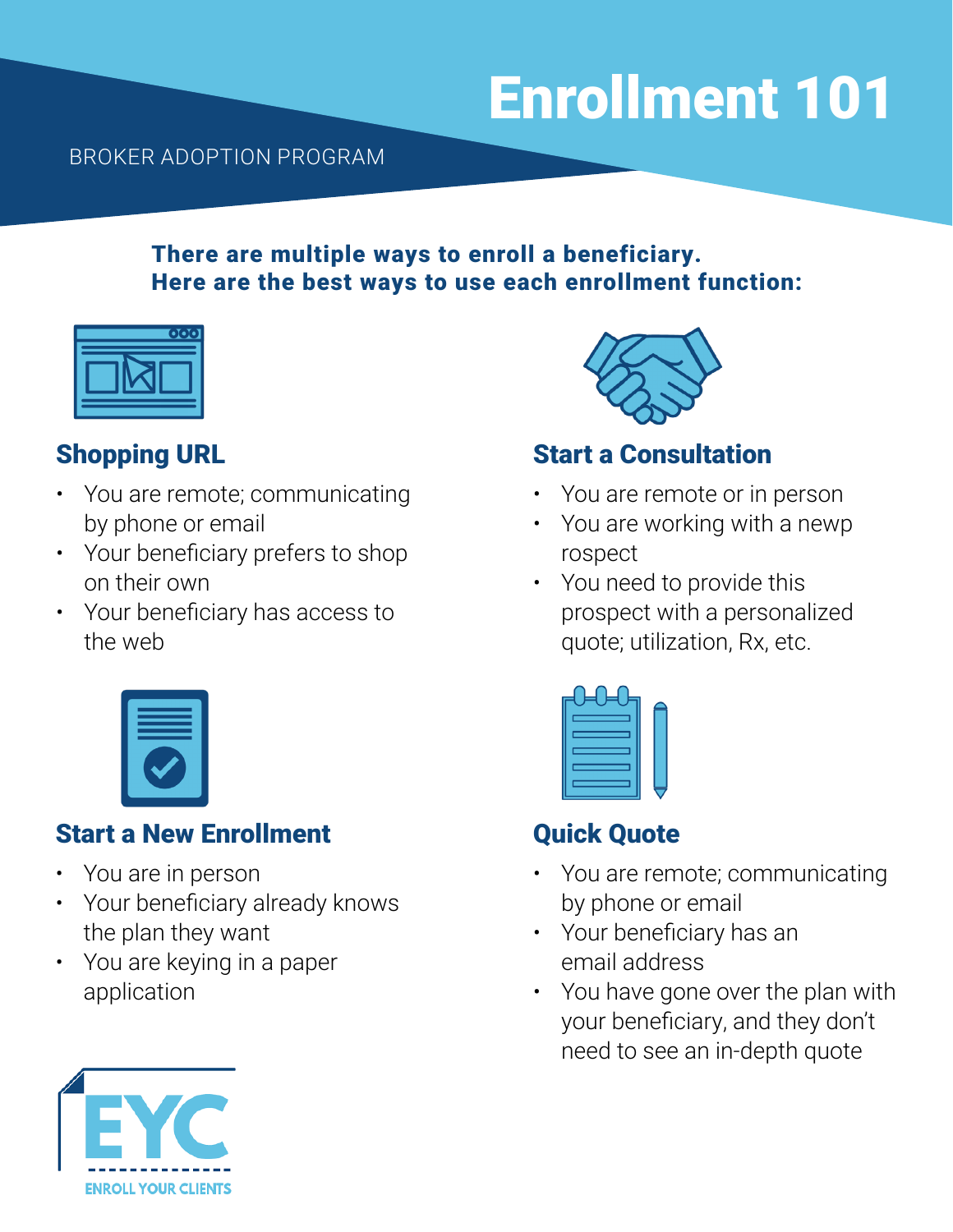# Enrollment 101

#### BROKER ADOPTION PROGRAM



#### Shopping URL

Under "My Account" you will find your very own shopping URL to distribute to your beneficiaries. This URL is specific to you, with your contact information. Your beneficiaries can then shop and enroll in the plans you are licensed to sell. You are automatically tagged on every enrollment that happens through your URL for crediting.



#### Start a Consultation

This function will allow you to create a profile for your beneficiary to be saved within your book of business. You will be prompted to collect information such as age range, health status, subsidy (if applicable) and Rx. Upon entering this information the tool will provide you with a personalized quote and a total out of pocket cost estimation. You will then have the ability to send the personalized quote with the option for your beneficiary to do a self-service enrollment, or move to the electronic enrollment form and submit an application.